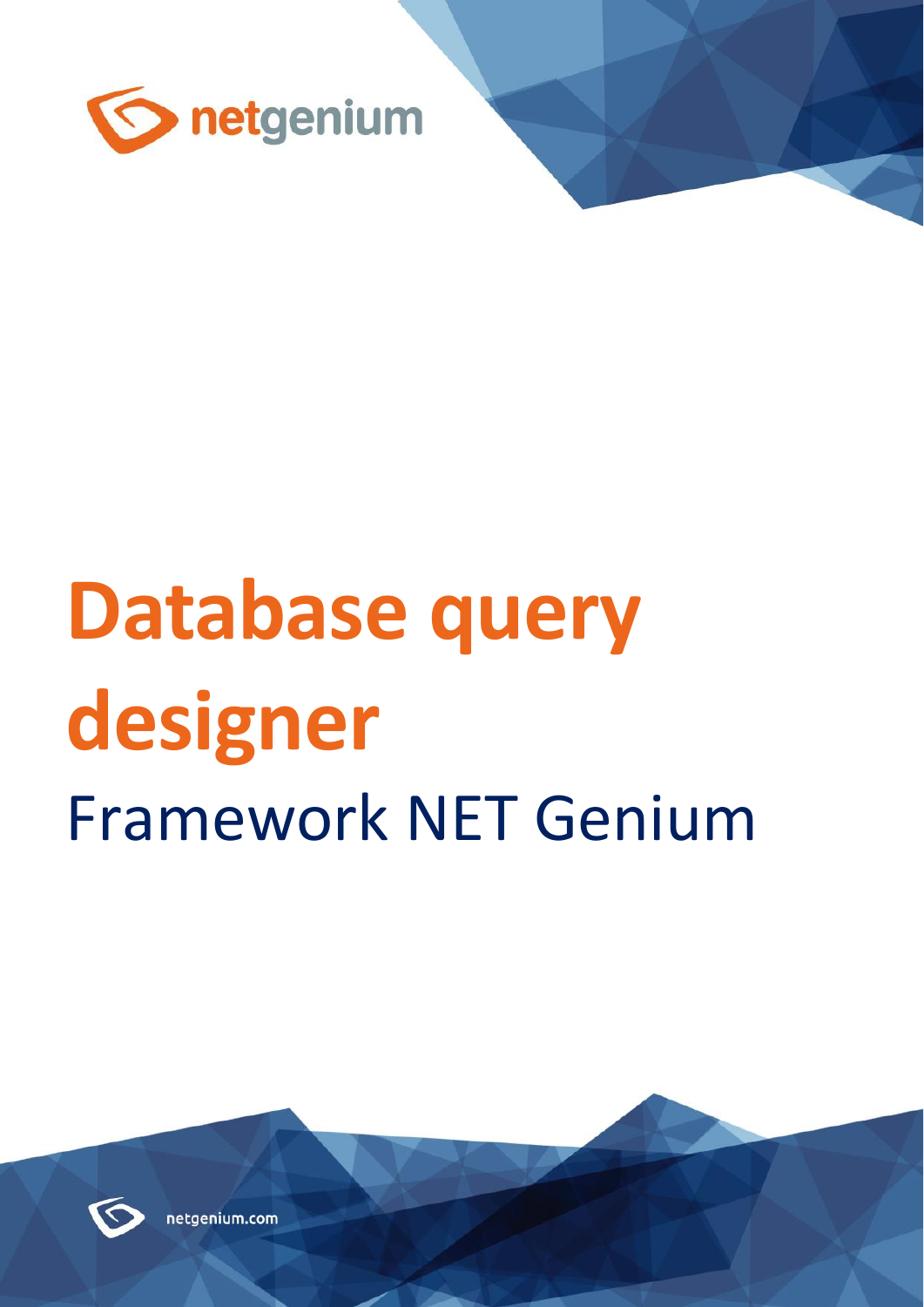

# Content

| 1.1   |  |
|-------|--|
| 1.1.1 |  |
| 1.1.2 |  |
| 1.1.3 |  |
| 1.1.4 |  |
| 1.1.5 |  |
| 1.2   |  |
| 1.2.1 |  |
| 1.3   |  |
| 1.3.1 |  |
| 1.3.2 |  |
| 1.4   |  |
| 1.4.1 |  |
| 1.5   |  |
| 1.5.1 |  |
| 1.5.2 |  |
| 1.6   |  |
| 1.6.1 |  |
| 1.7   |  |
| 1.7.1 |  |
| 1.7.2 |  |
| 1.7.3 |  |
| 1.7.4 |  |
| 1.7.5 |  |
| 1.7.6 |  |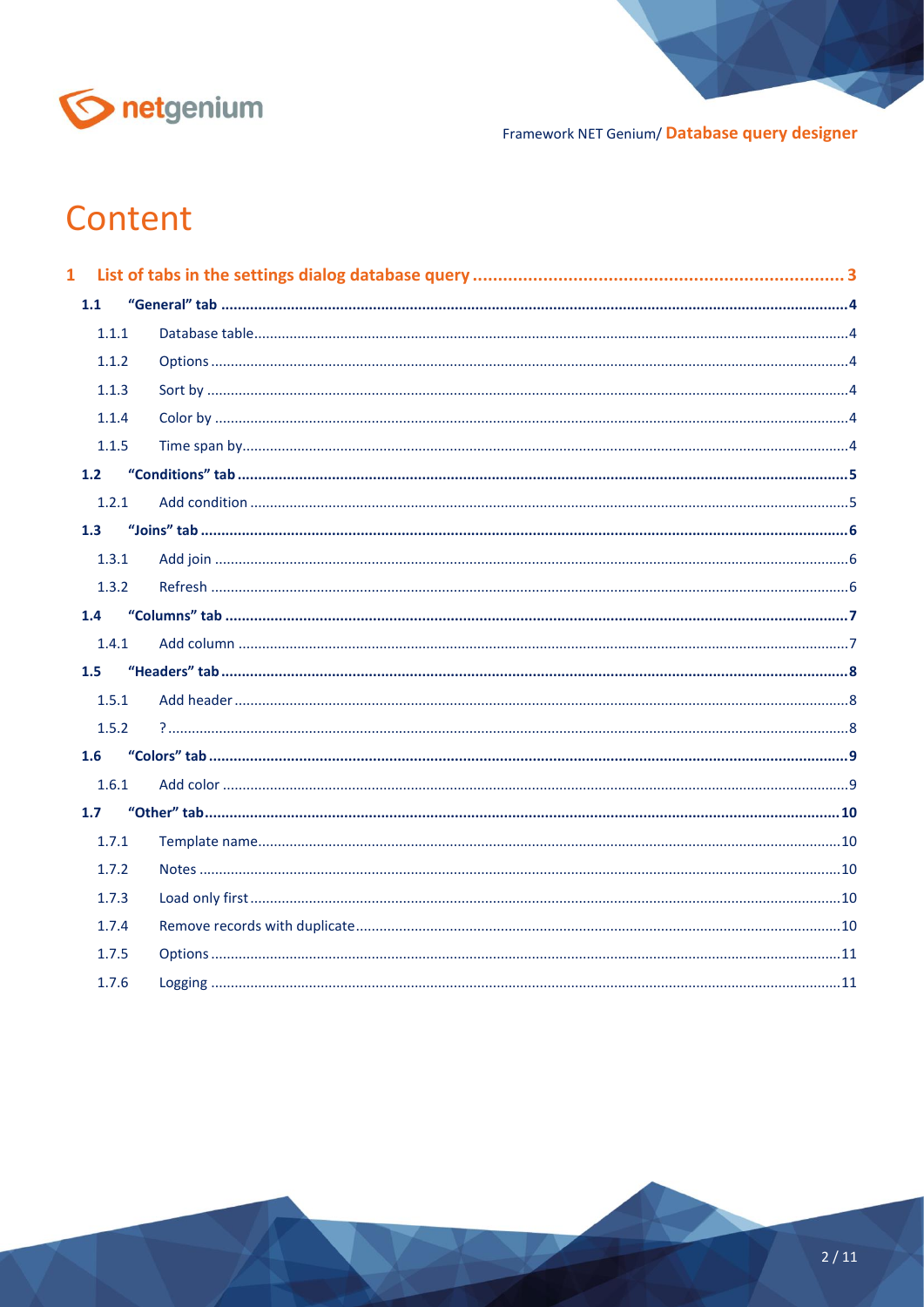

# <span id="page-2-0"></span>1 List of tabs in the settings dialog database query

| <b>General</b>    | Setting general properties           |
|-------------------|--------------------------------------|
| <b>Conditions</b> | Definition of restrictive conditions |
| <b>Joins</b>      | Definition of joins                  |
| <b>Columns</b>    | Aggregate table column definitions   |
| <b>Headers</b>    | Aggregate table header definitions   |
| <b>Colors</b>     | Graph color definition               |
| <b>Other</b>      | Setting other properties             |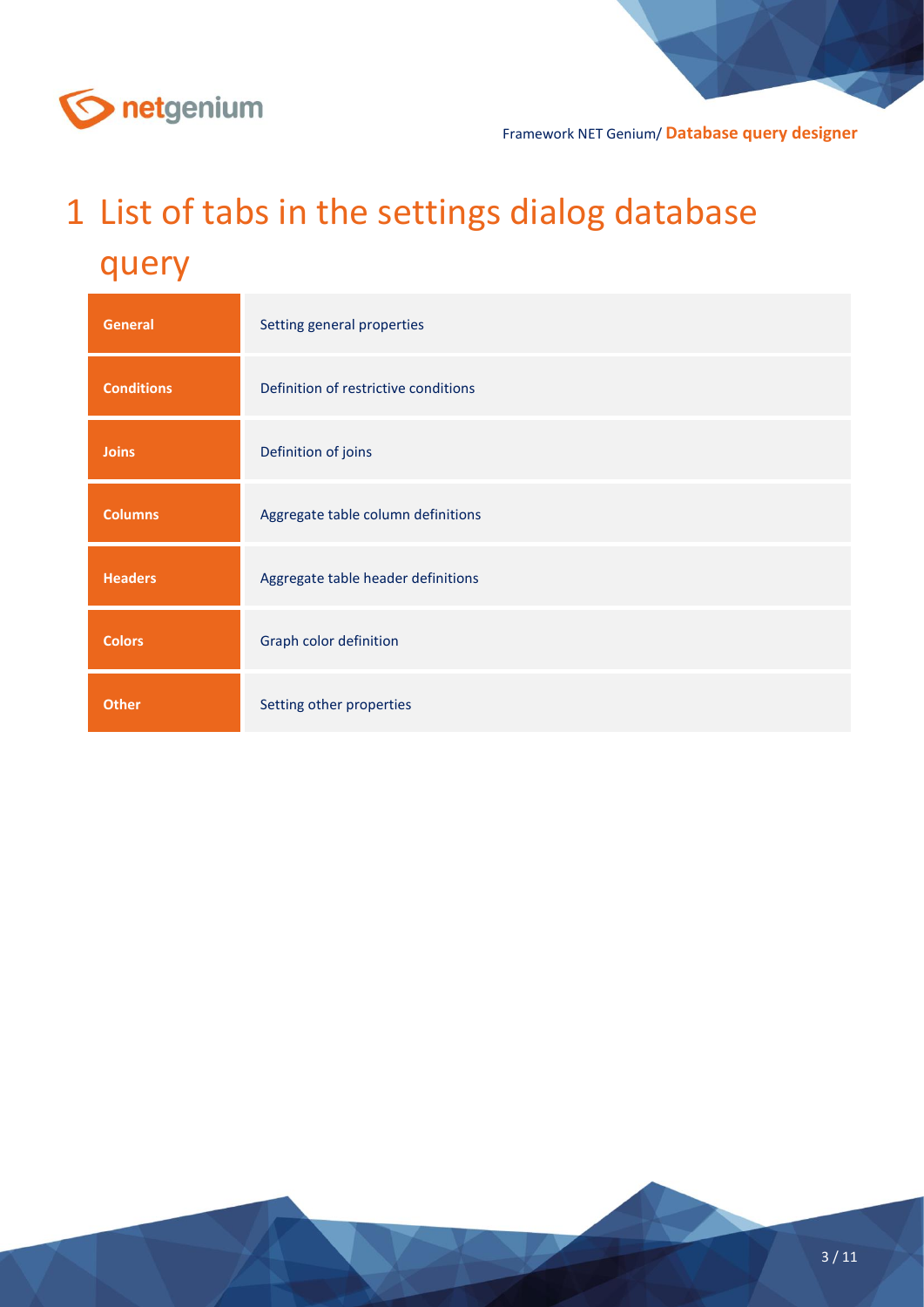

Framework NET Genium/ **Database query designer**

### <span id="page-3-0"></span>1.1 "General" tab

| <b>General</b> | Conditions                            | Joins                                            | Other        |                  |      |                |              |      |        |
|----------------|---------------------------------------|--------------------------------------------------|--------------|------------------|------|----------------|--------------|------|--------|
|                | <b>Database table</b>                 | Settings                                         | $\checkmark$ | Settings $\vee$  | User | ×.             | $\checkmark$ |      |        |
|                | <b>Options</b> $\Box$ Aggregate query |                                                  |              |                  |      |                |              |      |        |
|                | Sort by                               | Full name $\sim$<br>$\checkmark$<br>$\checkmark$ |              | Ascending $\sim$ |      |                |              |      |        |
|                | <b>Color by</b>                       | $\checkmark$                                     |              |                  |      | ②              |              |      |        |
|                | Time span by                          | $\checkmark$                                     |              |                  |      | $^{\circledR}$ |              |      |        |
| Show query     |                                       |                                                  |              |                  |      |                |              | Save | Delete |

#### <span id="page-3-1"></span>1.1.1 Database table

• Select the edit form from whose database table the records stored in the database will be retrieved.

#### <span id="page-3-2"></span>1.1.2 Options

• **Aggregate query** - Checking this box determines whether the query should result in an aggregated data set compiled using grouping.

#### <span id="page-3-3"></span>1.1.3 Sort by

- Selection of the column according to which the database records will be sorted, including the sorting method ascending (ASC) or descending (DESC).
- Optional selection of the second column according to which the database records will be sorted, including the sorting method – ascending (ASC) or descending (DESC).

#### <span id="page-3-4"></span>1.1.4 Color by

• A column selection that determines whether and by which column a colored rectangle will appear in each view table.

#### <span id="page-3-5"></span>1.1.5 Time span by

• Column selection, which determines whether and according to which column a filter for selecting the "from-to" time period will be displayed above the view table.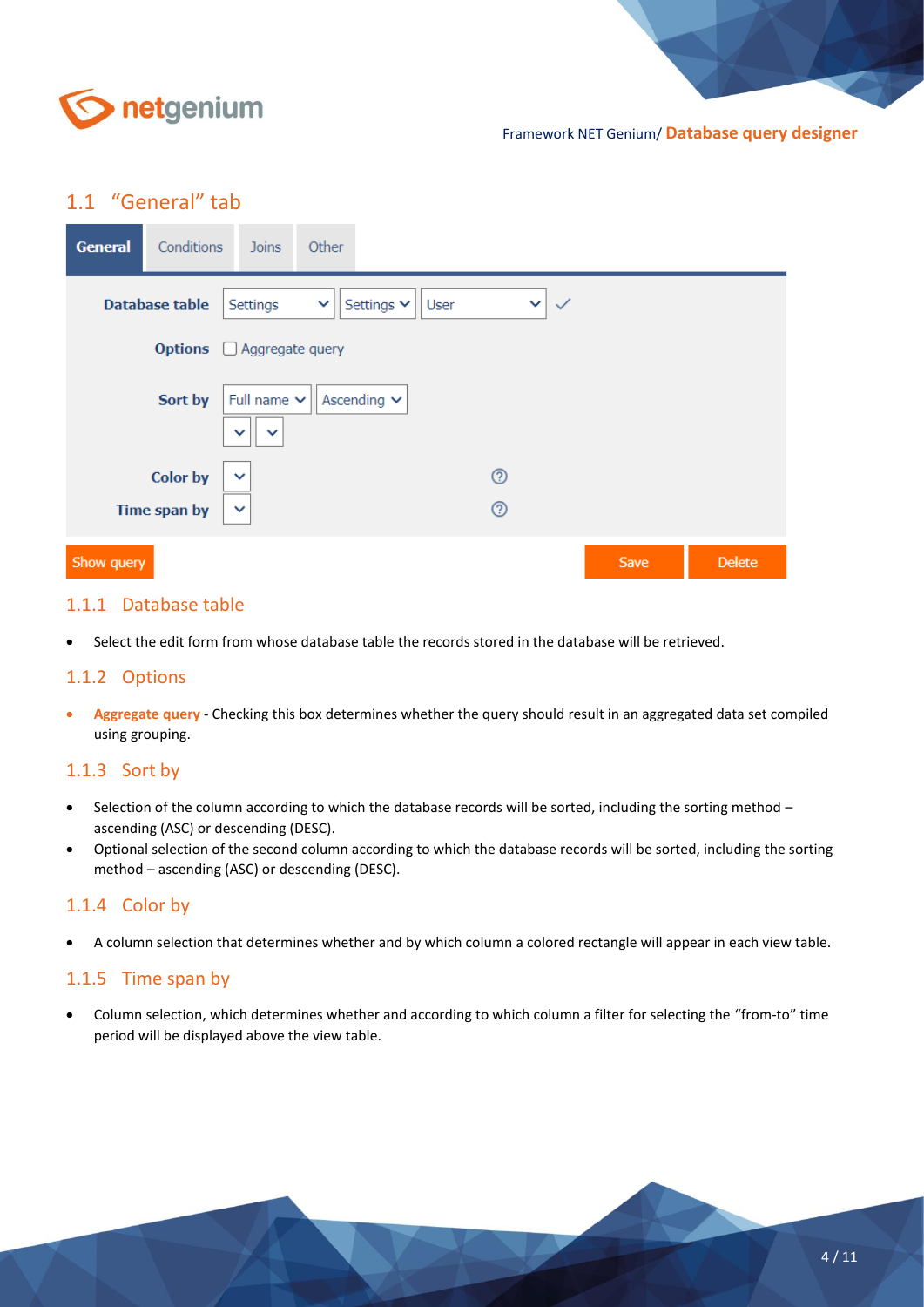

# <span id="page-4-0"></span>1.2 "Conditions" tab

| General       | <b>Conditions</b>     | Joins | Other |  |      |               |
|---------------|-----------------------|-------|-------|--|------|---------------|
|               | No conditions defined |       |       |  |      |               |
| Add condition |                       |       |       |  | Save | <b>Delete</b> |

• Definitions of query constraints that follow the "WHERE" clause of a database query.

#### <span id="page-4-1"></span>1.2.1 Add condition

• You can use the "Add condition" button to add a new query condition.

| General       | <b>Conditions</b> | Joins | Other |                          |              |              |              |               |
|---------------|-------------------|-------|-------|--------------------------|--------------|--------------|--------------|---------------|
| $\checkmark$  |                   |       |       | equal to<br>$\checkmark$ | $\checkmark$ | $\checkmark$ | $\checkmark$ | $\checkmark$  |
| Add condition |                   |       |       |                          |              |              | Save         | <b>Delete</b> |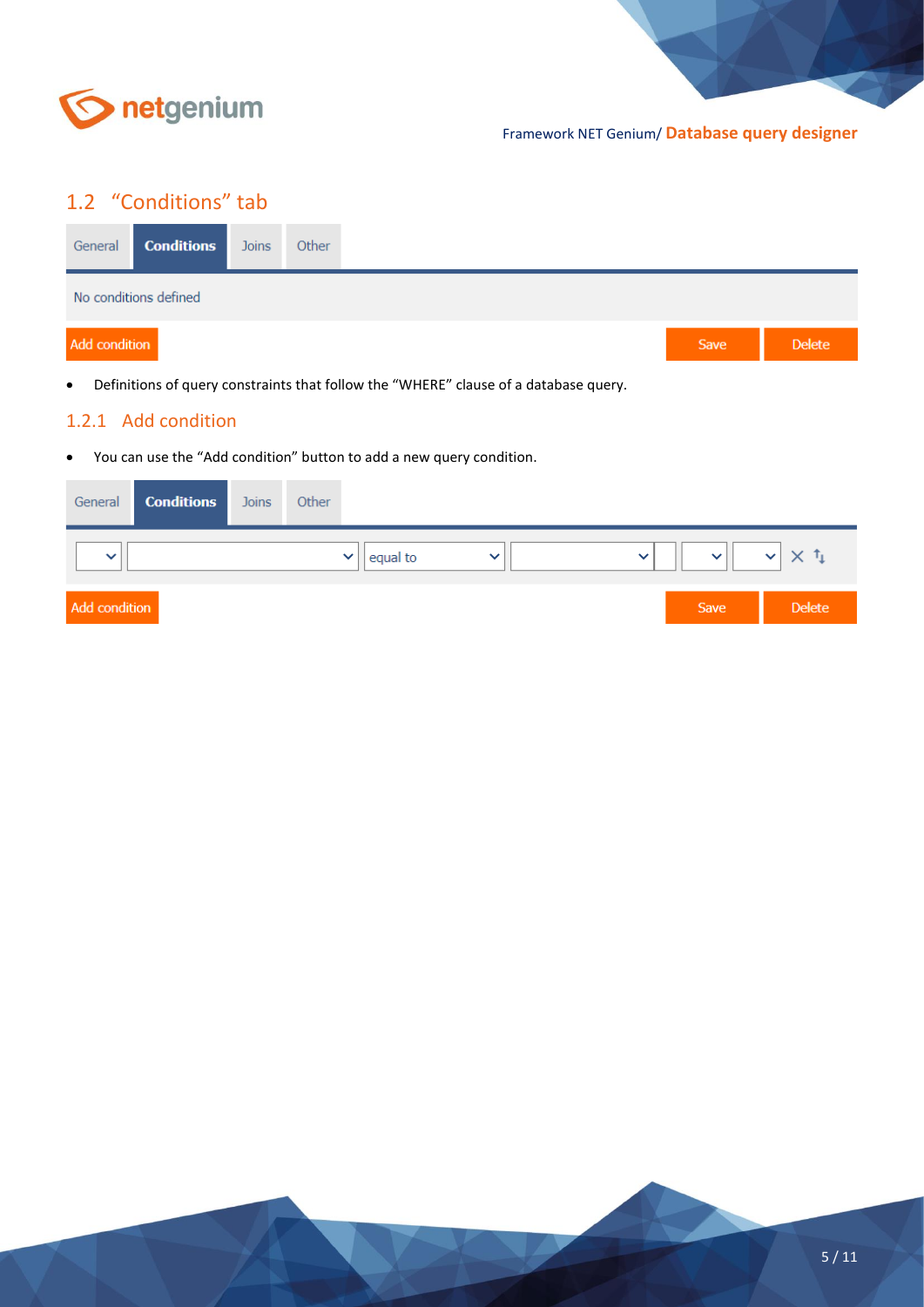

# <span id="page-5-0"></span>1.3 "Joins" tab

| General          | Conditions <b>Joins</b> | Other |  |  |
|------------------|-------------------------|-------|--|--|
| No joins defined |                         |       |  |  |
|                  |                         |       |  |  |

• Definitions of joins that are built using the "JOIN" clause of a database query.

#### <span id="page-5-1"></span>1.3.1 Add join

• You can use the "Add join" button to add a new query join.

| General   | Conditions         | <b>Joins</b> | Other          |                                                                                           |              |        |
|-----------|--------------------|--------------|----------------|-------------------------------------------------------------------------------------------|--------------|--------|
| Left join | J1<br>$\checkmark$ | (None)       | $\mathbf{v}_1$ | $\vert$ (None) $\vee$ $\vert$ (None) $\vee$ $\vert$<br>(ID) (J1)<br>$\mathbf{v}_1$<br>$=$ | $\checkmark$ |        |
| Add join  | Refresh            |              |                |                                                                                           | Save         | Delete |

#### <span id="page-5-2"></span>1.3.2 Refresh

• Using the "Refresh" button, the list of columns on the left and right side of the condition is updated based on the selected accepted table.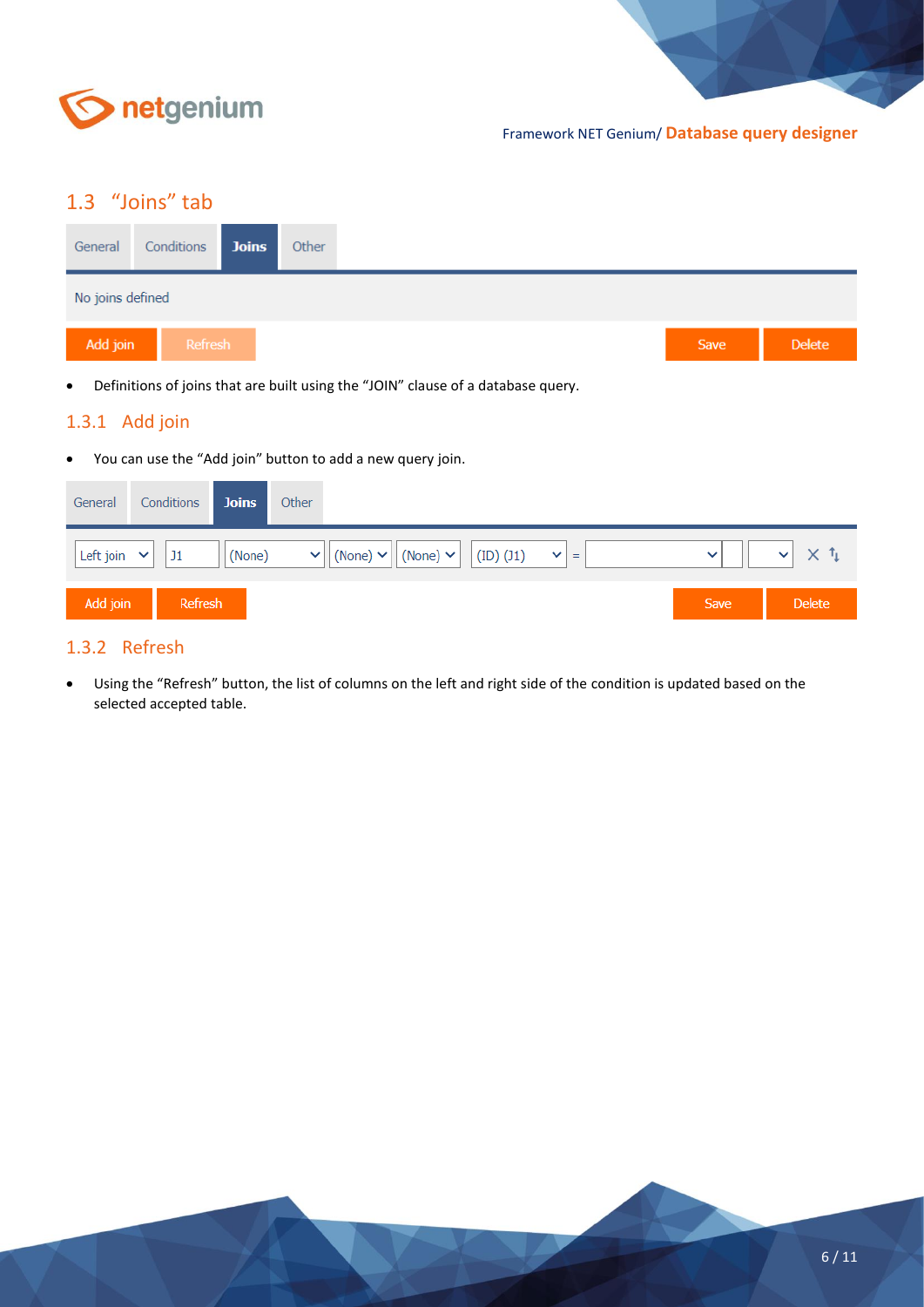

# <span id="page-6-0"></span>1.4 "Columns" tab

| General            | Conditions | Joins | <b>Columns</b> | Headers | Other |  |      |        |
|--------------------|------------|-------|----------------|---------|-------|--|------|--------|
| No columns defined |            |       |                |         |       |  |      |        |
| Add column         |            |       |                |         |       |  | Save | Delete |

- *Only when the "Aggregate query" box is checked*
- Definition of the columns of the resulting aggregation table.

#### <span id="page-6-1"></span>1.4.1 Add column

• Using the "Add column" button, it is possible to add a new column to the resulting aggregation table.

| General    |              | Conditions | <b>Joins</b> | Columns      | <b>Headers</b>               | Other |                                                                     |                                                               |               |
|------------|--------------|------------|--------------|--------------|------------------------------|-------|---------------------------------------------------------------------|---------------------------------------------------------------|---------------|
| 0.<br>1.   | Day<br>Count |            |              | day<br>Count | $\checkmark$<br>$\checkmark$ |       | Created on $\vert \mathbf{v} \vert \vert$ Centre $\mathbf{v} \vert$ | ΧĿ<br>Centre $\vee$ <b>Conditions (0)</b> $\times$ $\uparrow$ |               |
| Add column |              |            |              |              |                              |       |                                                                     | Save                                                          | <b>Delete</b> |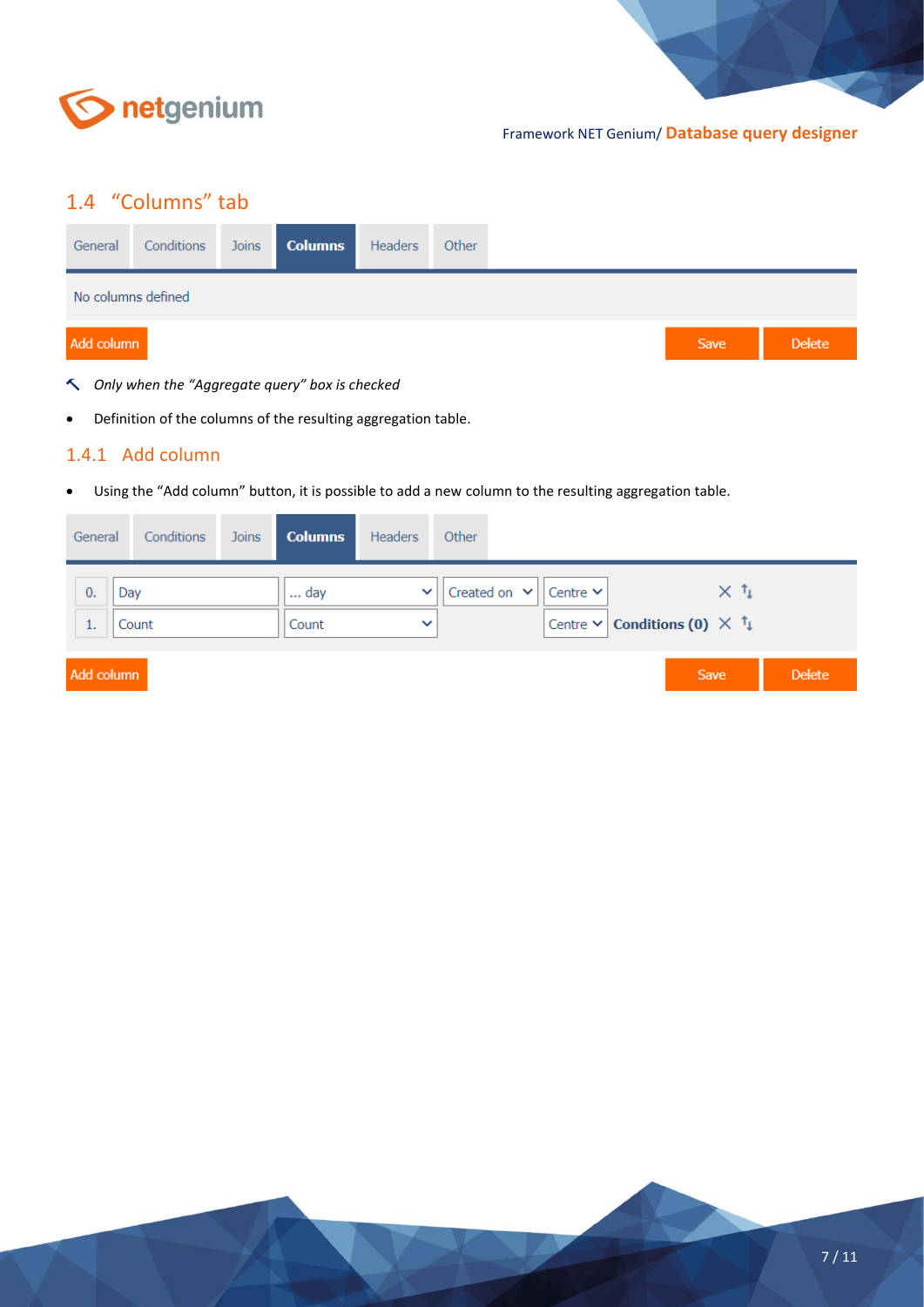

# <span id="page-7-0"></span>1.5 "Headers" tab

| General            | Conditions | Joins | Columns | <b>Headers</b> | Other |  |      |  |
|--------------------|------------|-------|---------|----------------|-------|--|------|--|
| No headers defined |            |       |         |                |       |  |      |  |
| Add header ?       |            |       |         |                |       |  | Save |  |

- *Only when the "Aggregate query" box for the "DataGrid" or "LiteDataGrid" control is checked*
- Definition of the headers of the resulting aggregation table.

#### <span id="page-7-1"></span>1.5.1 Add header

• Using the "Add header" button, it is possible to add a new header to the resulting aggregation table.

| General    | Conditions Joins |  | Columns <b>Headers</b> | Other |  |              |               |
|------------|------------------|--|------------------------|-------|--|--------------|---------------|
|            |                  |  |                        |       |  | $\checkmark$ | - 11          |
| Add header | $\sqrt{2}$       |  |                        |       |  | Save         | <b>Delete</b> |

#### <span id="page-7-2"></span>1.5.2 ?

• Use the "?" Button to display header syntax help.

| General    | Cor | <b>Example</b> |   |          |          |                     | [x] | Other          |
|------------|-----|----------------|---|----------|----------|---------------------|-----|----------------|
|            |     |                | A |          |          | B                   | c   |                |
|            |     |                |   | $\cdots$ | $\cdots$ | $\cdots$            |     |                |
|            |     |                |   |          |          | Header: 3@A;2@B;1@C |     |                |
| Add header |     |                |   |          |          |                     |     | Delete<br>Save |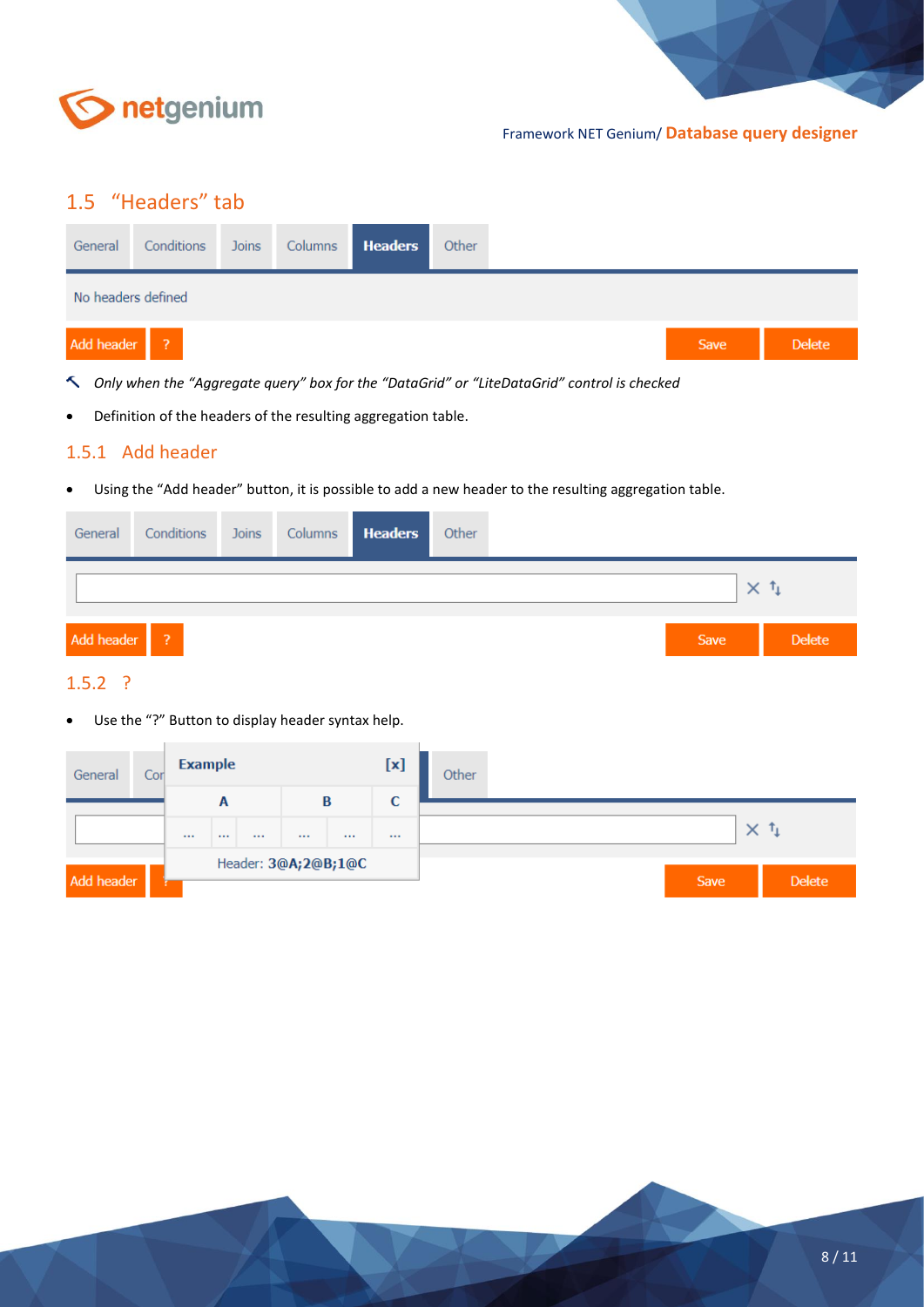

# <span id="page-8-0"></span>1.6 "Colors" tab

| General           | Conditions | Joins | Columns <b>Colors</b> | Other |  |      |  |
|-------------------|------------|-------|-----------------------|-------|--|------|--|
| No colors defined |            |       |                       |       |  |      |  |
| Add color         |            |       |                       |       |  | Save |  |

- *Chart control only*
- Definition of colors that will be used to draw individual columns of the chart.

#### <span id="page-8-1"></span>1.6.1 Add color

• Use the "Add color" button to add a new chart color.

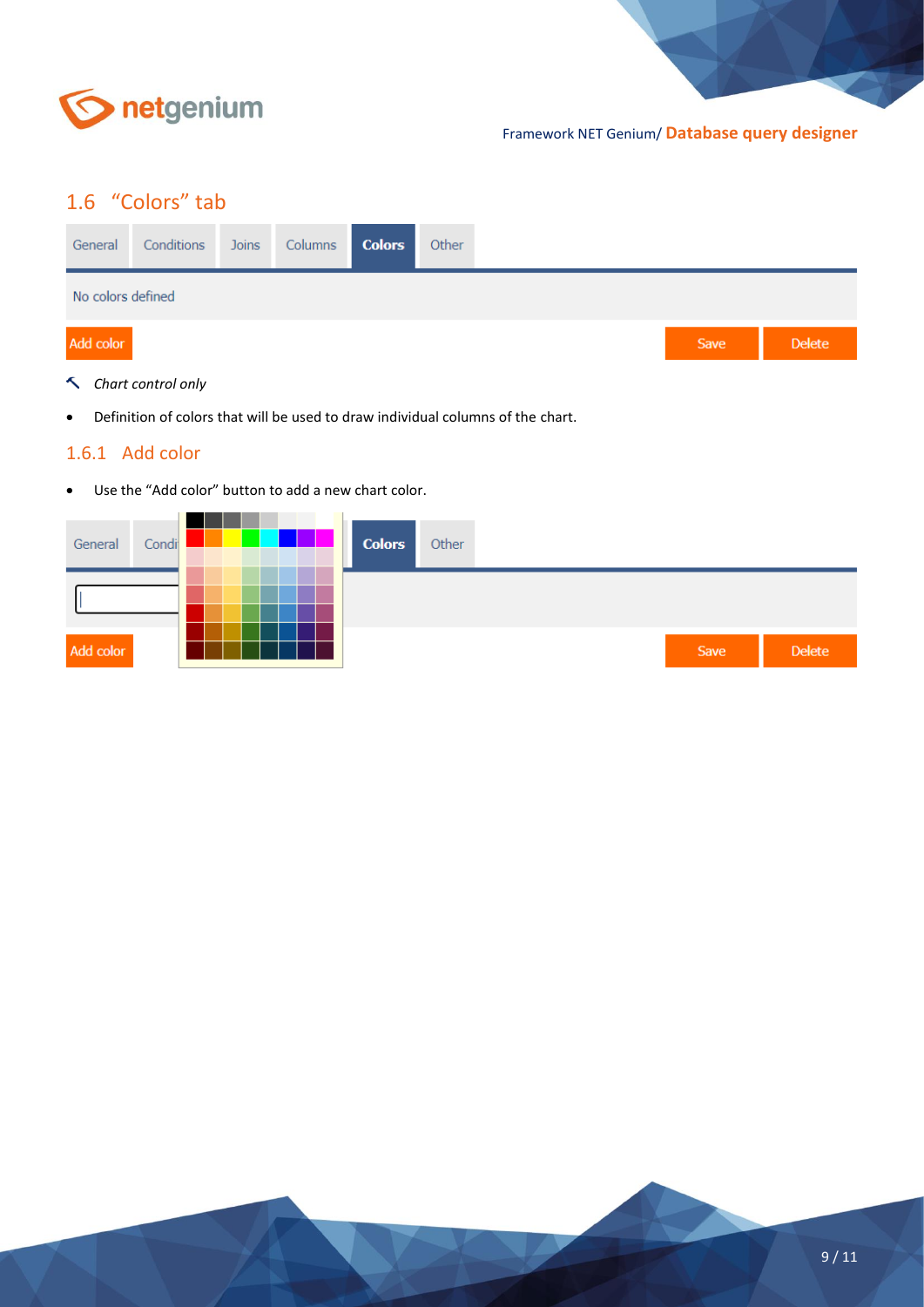

## <span id="page-9-0"></span>1.7 "Other" tab

| General | Conditions                              | <b>Joins</b>                       | <b>Other</b> |                                                                                               |                                                       |      |               |
|---------|-----------------------------------------|------------------------------------|--------------|-----------------------------------------------------------------------------------------------|-------------------------------------------------------|------|---------------|
|         | <b>Template name</b><br><b>Notes</b>    |                                    |              |                                                                                               |                                                       |      |               |
|         | <b>Load only first</b>                  |                                    |              |                                                                                               |                                                       |      |               |
|         | <b>Remove records</b><br>with duplicate |                                    |              |                                                                                               |                                                       |      |               |
|         |                                         | Options  agef(NETGenium.DataTable) |              |                                                                                               |                                                       |      |               |
|         |                                         | }                                  |              | if $(\arg s[0] == "Q438"$ && $\arg s[1] == "64")$<br>int form = Parser. ToInt32( $args[1]$ ); | DataTable data = (DataTable)conn.Container2[args[0]]; |      |               |
| Logging |                                         |                                    |              |                                                                                               |                                                       | Save | <b>Delete</b> |

#### <span id="page-9-1"></span>1.7.1 Template name

- The template name is used to name the database query with the option to copy it when creating other database queries with the same source database table.
- When creating a new database query, all available templates are available in the "Templates" drop-down list on the "General" tab. After selecting a template, all parameters of the database query will be automatically pre-filled with data from the selected template.
- A list of all database queries that are marked as templates can be displayed using a report. A detailed description of the reports is given in a separate manual "Reports".

#### <span id="page-9-2"></span>1.7.2 Notes

• Notes are used to enter any text intended for the application administrator.

#### <span id="page-9-3"></span>1.7.3 Load only first

• Limitation of the maximum number of records retrieved by a database query resp. the SQL equivalent of the TOP() or FIRST() statement.

#### <span id="page-9-4"></span>1.7.4 Remove records with duplicate

• Selects the column according to which duplicate rows in the retrieved data set will be evaluated, and these rows will then be removed from this set.